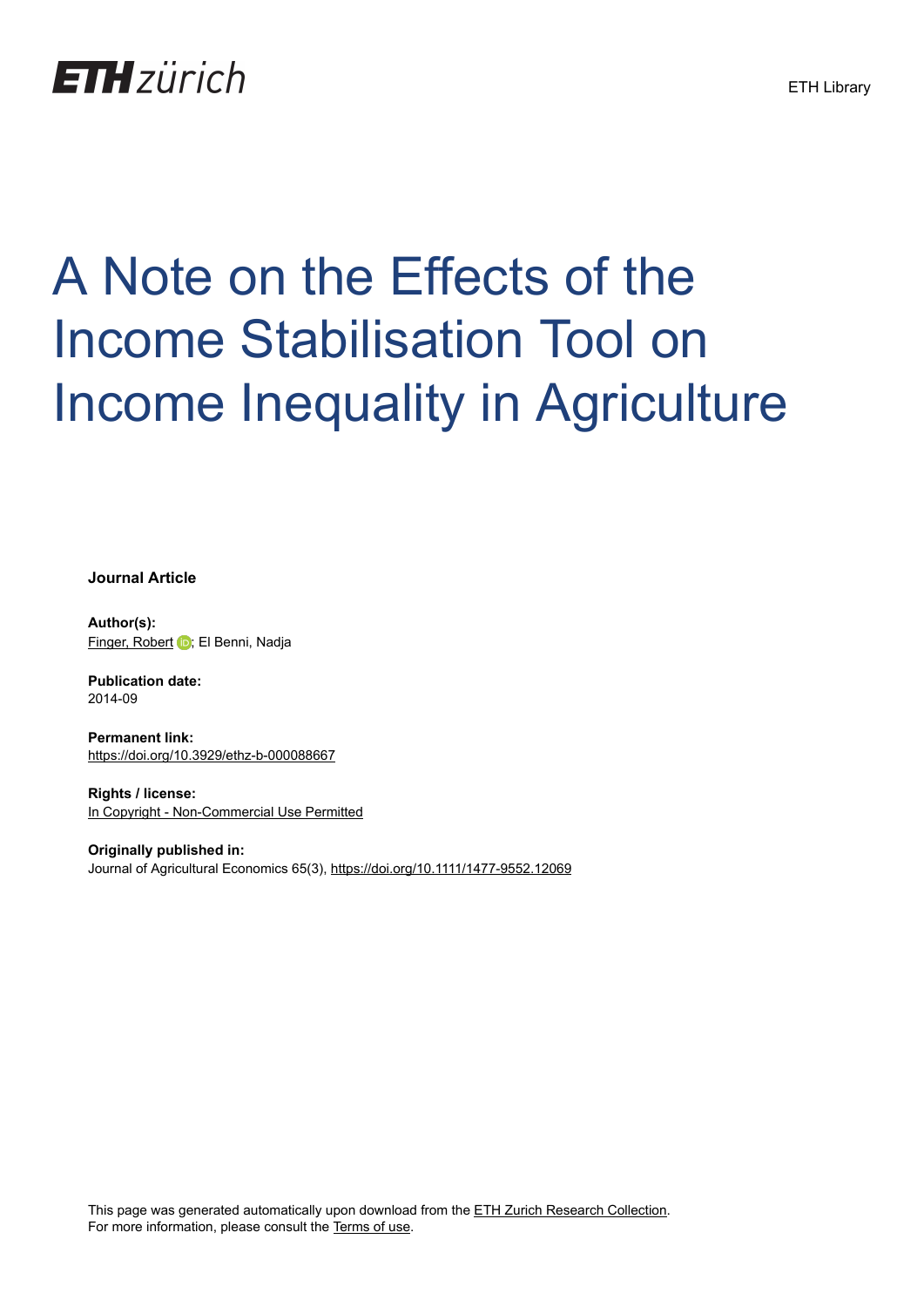#### **Postprint**

This is the accepted version of a paper published in the *Journal of Agricultural Economics*. This paper has been peer-reviewed but does not include the final publisher proof-corrections or journal pagination.

#### **Citation for the original published paper**:

Finger, R., El Benni, N. (2014). A note on the effects of the Income Stabilisation Tool on income inequality in agriculture. Journal of Agricultural Economics 65(3): 739-745. DOI: 10.1111/1477-9552.12069

Access to the published version may require subscription.

N.B. When citing this work, cite the original published paper.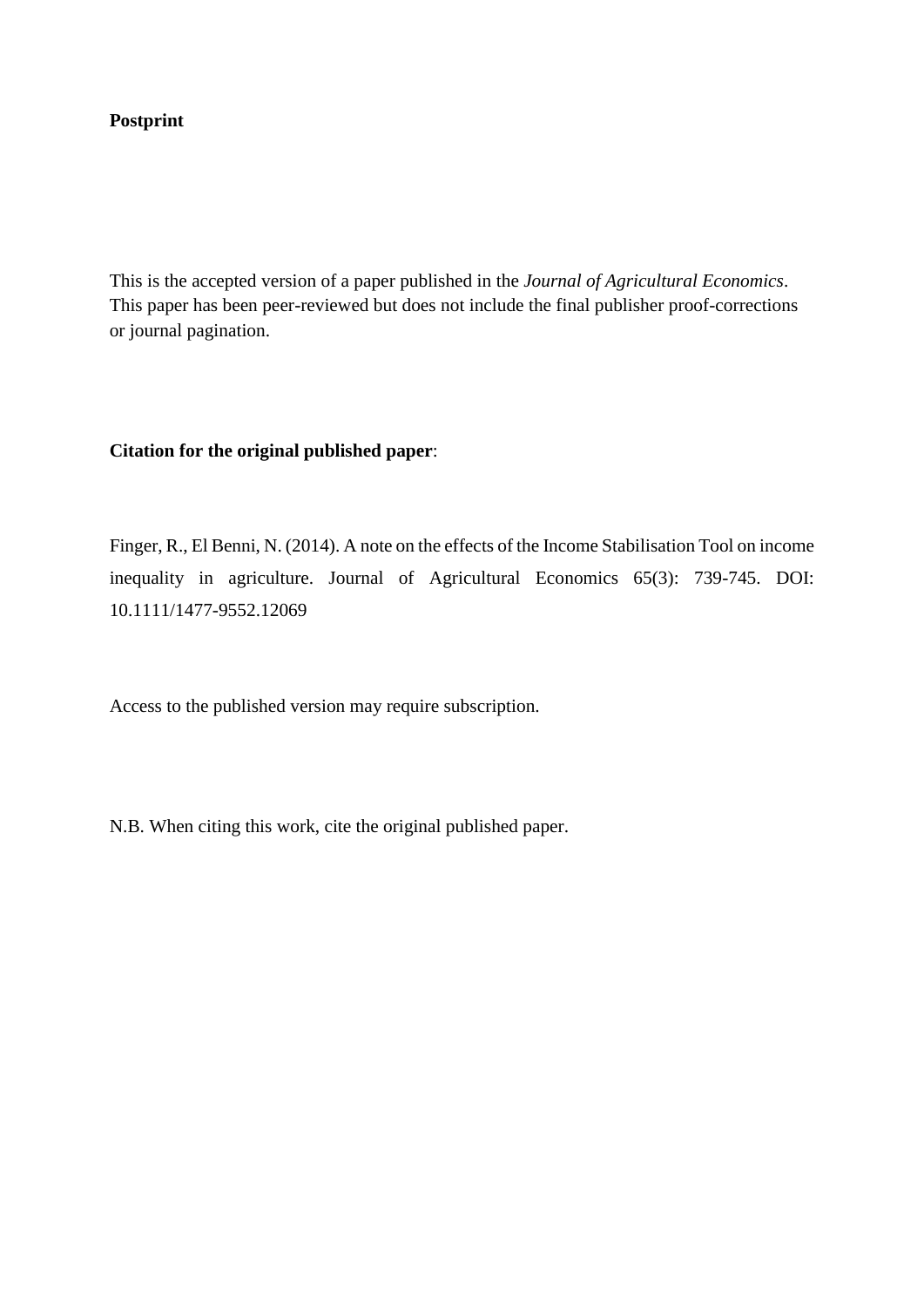### **A note on the effects of the Income Stabilisation Tool on income inequality in agriculture** Robert Finger, Nadja El Benni<sup>1</sup>

#### **Abstract**

Increasing concerns with income risks in agriculture have led to discussions on the introduction of an Income Stabilisation Tool (IST) in Europe. In this note, we extend existing evaluations of the IST by investigating the potential effect of the IST on inequality in farm incomes using Swiss agriculture as a case study. We find that the IST will significantly reduce income inequality, in particular by increasing lower quantiles of the income distribution. This property constitutes a value-added of the IST that is not yet considered in the current policy debate.

Keywords: Risk, income stabilization, income inequality, agricultural policy

JEL Classification: Q12, Q18, G22, D63

#### **I Introduction**

1

Managing income risks in agriculture is of particular importance for farmers and policy makers. This has motivated several countries to (or planning to) implement income insurance or income stabilization mechanisms (see Meuwissen et al., 2011, for an overview). This type of whole farm income stabilization instrument has the advantage of providing a single policy covering all production and price risks and their covariates. Furthermore, governmental support to this type of risk management instrument is allowed within the framework of the World Trade Organisation (green box), which has fostered political interest in this measure. However, these instruments may face problems with respect to the establishment of proper income trigger levels, information asymmetries, production distortions as well as discouragement of other risk management instruments (e.g. Meuwissen et al., 2011, Mary et al., 2013, OECD, 2011). Despite these potential issues, the European Union has proposed the introduction of a whole-farm income stabilisation tool (IST) (EC, 2011), which has also received the attention of policy makers in in other countries such as Switzerland (e.g. El Benni, 2012). Research on income

<sup>&</sup>lt;sup>1</sup> RF: University of Bonn, Germany, and Wageningen University, The Netherlands. NEB: University of Applied Sciences, Chur, Switzerland, and ETH Zurich, Switzerland. Contact Author, RF: [r.finger@ilr.uni-bonn.de,](mailto:r.finger@ilr.uni-bonn.de) Meckenheimer Allee 174, 53115 Bonn, Germany.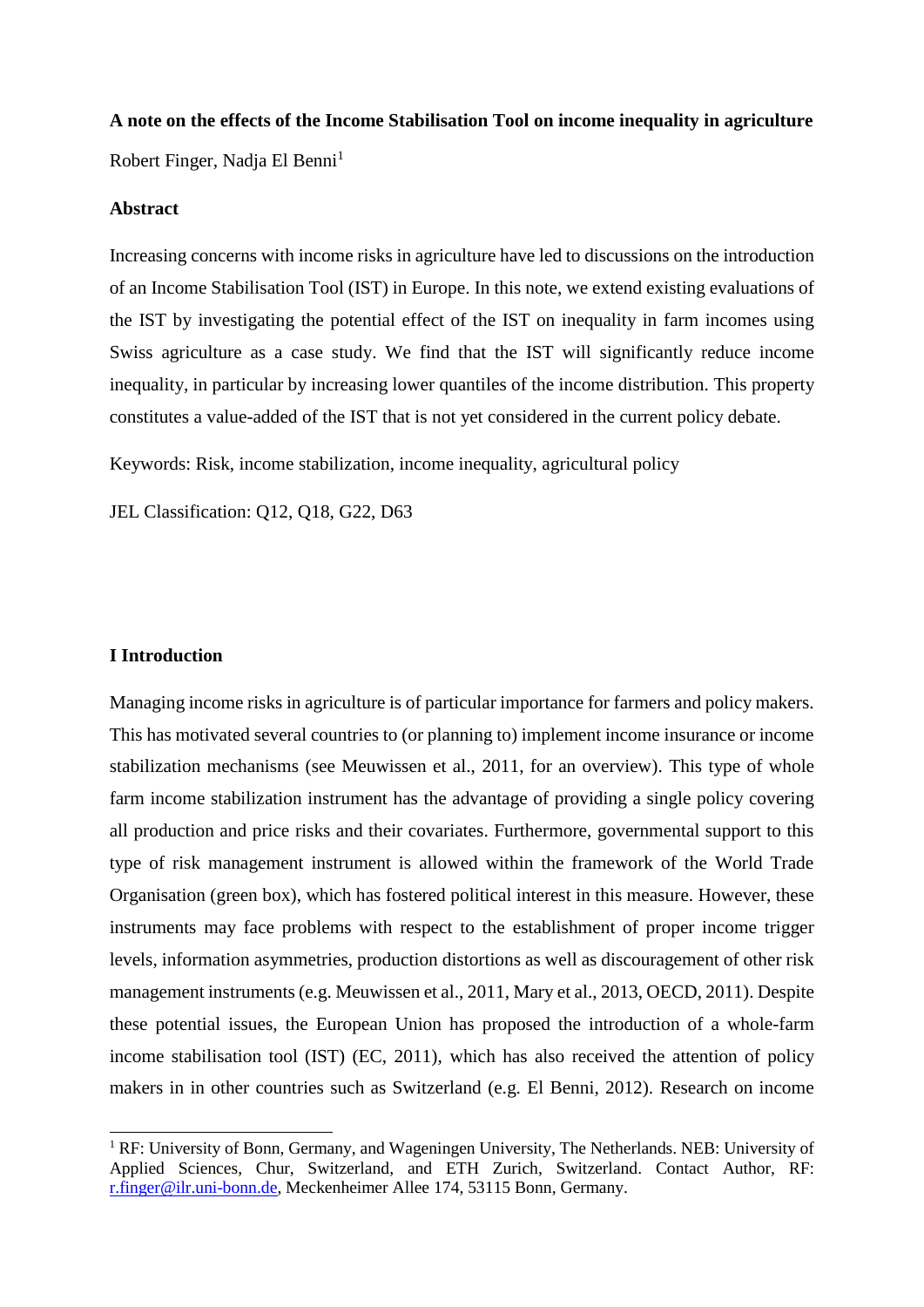insurance schemes in agriculture such as the IST has focused on the actuarial evaluation of this instrument, its (governmental) costs, the identification of specific beneficiaries within the farm population and its impacts on optimal farm plans (e.g. dell'Aquila and Cimino, 2012, Pigeon et al., 2012, Liesivaara et al., 2012, Turvey, 2012). Beyond managing income risks, the reduction of income inequality is also on the agenda of agricultural policy, in particular with respect to the maintenance of an adequate standard of living for farmers and the minimization of income disparities (e.g. Keeney, 2000, El Benni and Finger, 2013) 2 . Events causing exceptional income losses (e.g. extreme climate or market events) are expected to increase income inequality among the farm population (e.g. Turvey and Kong, 2010) and there is thus an 'equity rationale' for protection against such events using income stabilization mechanisms (e.g. Alderman and Haque, 2008). An income inequality reducing property may provide additional benefits of the IST mechanism, in particular if it has a redistributive character by spreading individual losses over the general farm population (see e.g. Meuwissen et al., 2008, Matthews, 2010). To our knowledge, however, quantification and empirical tests of this effect are not available in the literature. Such information will be of importance for policy makers deciding on the introduction, design and support of IST in European agriculture. In this note, we aim to fill this gap by investigating the impact of an income insurance scheme on income inequality using the example of Swiss agriculture. Furthermore, we account for different designs with respect to the arrangement of farmers' contribution to the costs of the IST.

#### **II Method and Data**

1

We use a balanced farm-level income data set from 1274 Swiss farms covering the period 2003- 2009. Our analysis is based on farm income defined as the sum of farm revenues minus fixed and variable input costs, depreciation, wages, rents and interests and aimed to compensate family labour and equity (see Hausheer Schnider, 2011 for details). We follow the proposal of the European Commission<sup>3</sup> (EC, 2011) and assume the insurance to indemnify a farmer if he experiences an income loss of more than 30% compared to the Olympic average of the preceding five-year income realizations  $\bar{I}_0$ . This value represents the reference income  $I_R$  =

 $2$  In fact, agricultural policy measures can affect income distribution at the farm-level as well as the distribution of incomes across farms. For instance, direct payments in Switzerland have contributed to a reduction of both the variability of farm-level household incomes and household income inequality across farms (El Benni et al., 2012, El Benni and Finger, 2013).

<sup>&</sup>lt;sup>3</sup> Though Switzerland is not member of the European Union, we assume that an IST would be similar to specifications used in other European countries (El Benni, 2012).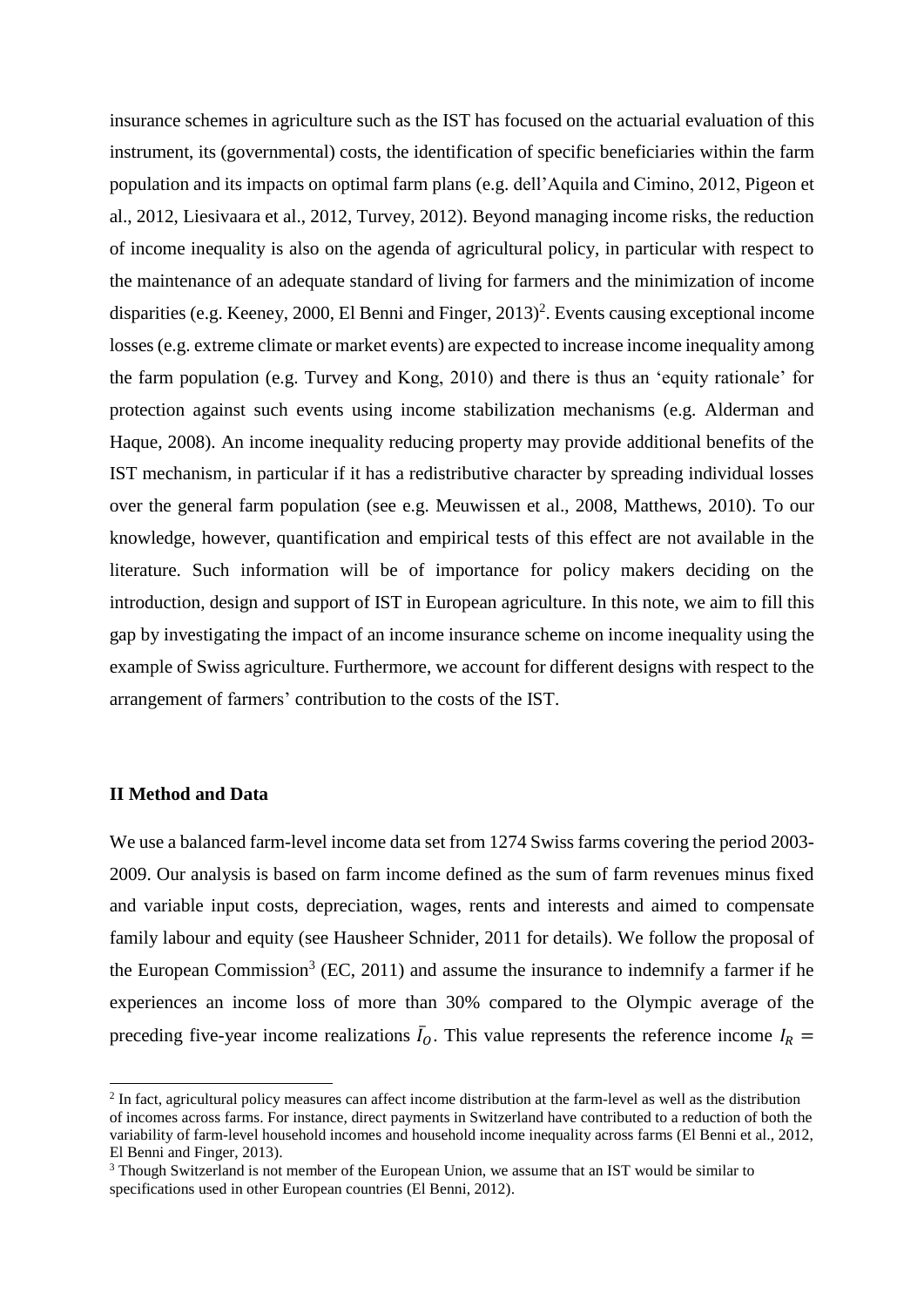$0.7\bar{I}_0$  that triggers indemnification. Finally, the level of indemnification is defined by 70% of the divergence between actual income  $I_i$  and the expected income  $\bar{I}_0$ : Indemnity  $\begin{cases}\n0 & \text{if } I_i \geq I_R \\
0 & \text{if } I_i \geq I_R\n\end{cases}$  $0.7(\bar{I}_0 - I_i)$  if  $I_i < I_R$ .

The EC proposal is that a mutual fund is used to cover the costs of indemnification but the detailed IST design is left to the member states, for instance whether participation should be voluntary or compulsory, and how mutual funds are constructed (Pigeon et al., 2012). We assume compulsory participation in our analysis. To cope with the uncertainty regarding farms contribution to mutual funds, we employ a baseline scenario without any income stabilisation (i), as well as three scenarios how the costs of the IST are covered: ii) Full (100%) subsidization by the government; iii) 65% subsidization by the government and the remaining 35% of the costs (i.e. indemnities) are equally divided across farms<sup>4</sup>; iv) all costs are solely covered by farmers via the mutual fund. We focus on actual costs of the IST and do not specify other costs related to the implementation of the IST that may be reflected in premium loadings as well as potential cost increases for farms due to required adjustments in accounting practices.

To avoid exceptional (e.g. market) conditions of a single year we assess the effect of this income insurance scheme on farm-level income outcomes for the years 2008 and 2009. Farms with negative incomes in either year have been removed from the analysis because negative incomes are usually treated differently in such insurance schemes (e.g. in the Canadian AgriStability programme, Kimura and Anton, 2011) and the EC proposal has not specified how such income developments are handled. In total, 57 farm observations were deleted due to observed negative incomes which resulted in a final dataset containing information from 1217 farms.

Following the proposal of the EC (2011), we use the preceding five years of income realizations to identify the reference income levels that trigger indemnification. The costs of the IST that are used for specification of the scenarios are calculated based on the indemnity payments. Following the four different scenarios presented above we re-calculate income levels for each farm in the two example years. Income inequality within the farm population is assessed by a) Gini coefficients, b) the Theil index (with  $\alpha = 0$ ) and c) the 80/20 quintile share ratio (the ratio

1

<sup>4</sup> Following the EC (2011) proposal the costs of indemnification are paid via a mutual fund and 65% of the indemnity payments are covered by the government and 35% by the farmers. The contribution of each farm to such fund does not have to be uniform but could also be based on expected indemnification at the specific farm (Pigeon et al, 2012). This would cause, however, high data demands to reliably estimate the frequency of catastrophic income situations for each farm, which we were not able to overcome with our rather rich dataset. We thus assume that a more pragmatic approach of equal sharing would be adopted in practice.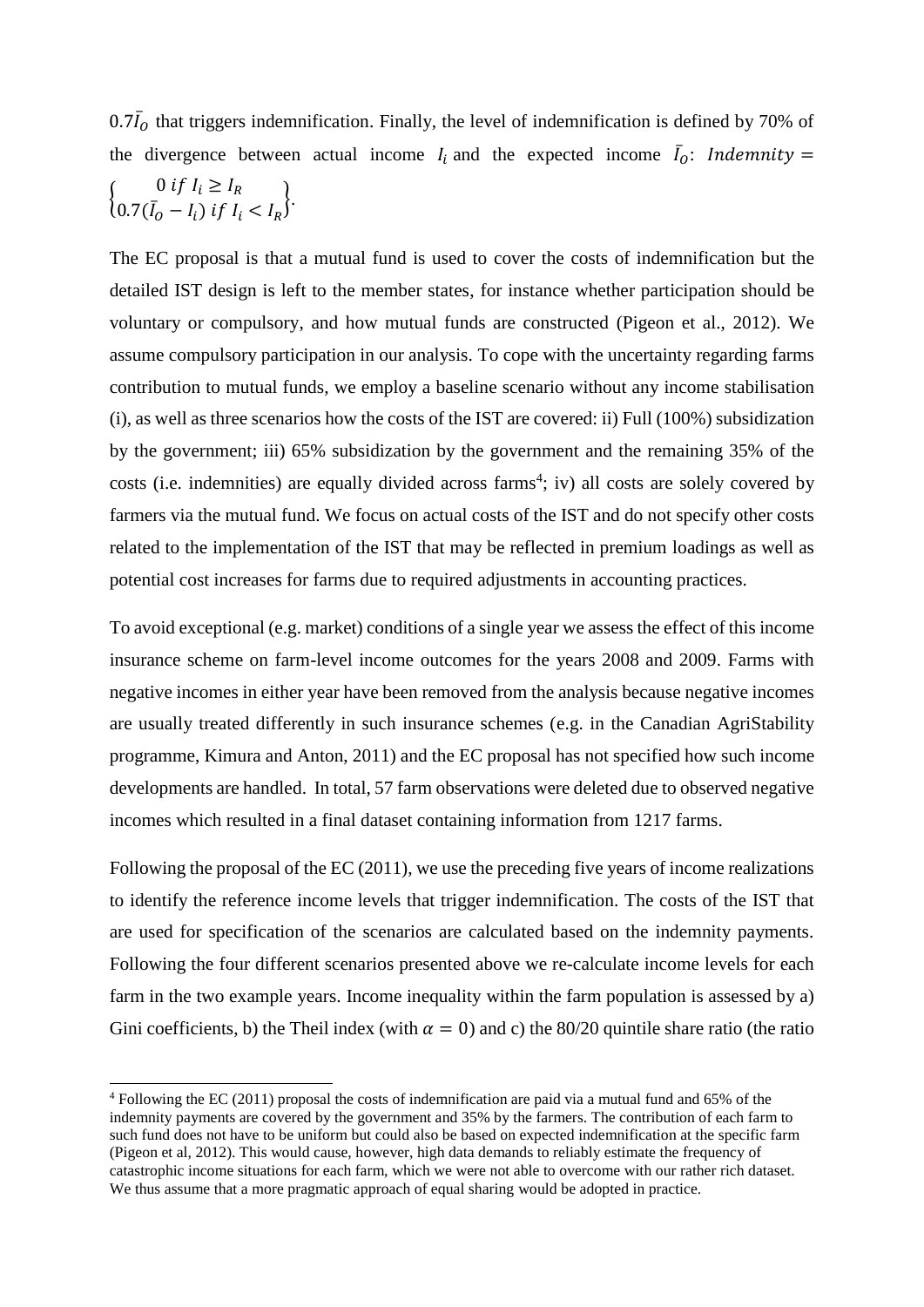of the top and bottom 20% income percentile). In addition, the 25%, 50% and 75% quantiles of the income distribution are investigated. We use non-parametric bootstrap  $(N=1000)$  to derive 95% confidence intervals for the quantiles and inequality measures. In order to test for significant difference across scenarios, we use the 1000 bootstrap samples to conduct pairwise comparisons of inequality measures and income quartiles and to construct confidence intervals that are used to test for significant differences at the 5% level, specifically comparing outcomes under scenarios ii) to iv) to the baseline scenario i) without IST.

#### **III Results and Implications**

We find that the IST mechanism – independent on how much of the costs are covered by the government – significantly reduces the income inequality in the Swiss farm population (Table 1). Comparing, for example, the baseline scenario without IST (scenario i) with incomes under a partially subsidized IST (scenario iii) for the year 2008, we find a decrease in the Gini coefficient (from 0.314 to 0.299), a decrease in the Theil index (from 0.170 to 0.155) and a decrease in the 80/20 ratio (from 2.69 to 2.56), respectively. The income inequality reducing effect of the IST is found to decrease with increasing contribution of farms to the cost coverage. But, even if farmers do not receive any subsidization for the costs of the IST, a significant decrease in income inequality can be observed for all inequality measures. We find income inequality to be larger in 2009. It is expected that the increase in inequality was particularly caused by a drop in milk prices occurring after the abandonment of the quota regime in the Swiss milk market (Mann and Gairing, 2011), which has not affected the farm population homogeneously. Along these lines, also the relative inequality reducing effect of the IST was found to be larger in this year, as farms with exceptional income losses would have been indemnified.

Our results show that the income inequality reducing effect of the IST is especially caused by a reduction of low income observations in the farm population. The incomes in the 25% income quantile increase significantly in both years. In contrast, differences with respect the 75% quantile and the median income between scenarios with and without the IST are much less distinct. Thus, for the Swiss case, the income stabilization tool would reduce income inequality through an upward shift of incomes in the lower tail of the income distribution. This effect may be partially caused by the fact that larger farms (potentially characterized by higher levels of expected incomes) often have better risk-return ratios, i.e. face lower (relative) income risks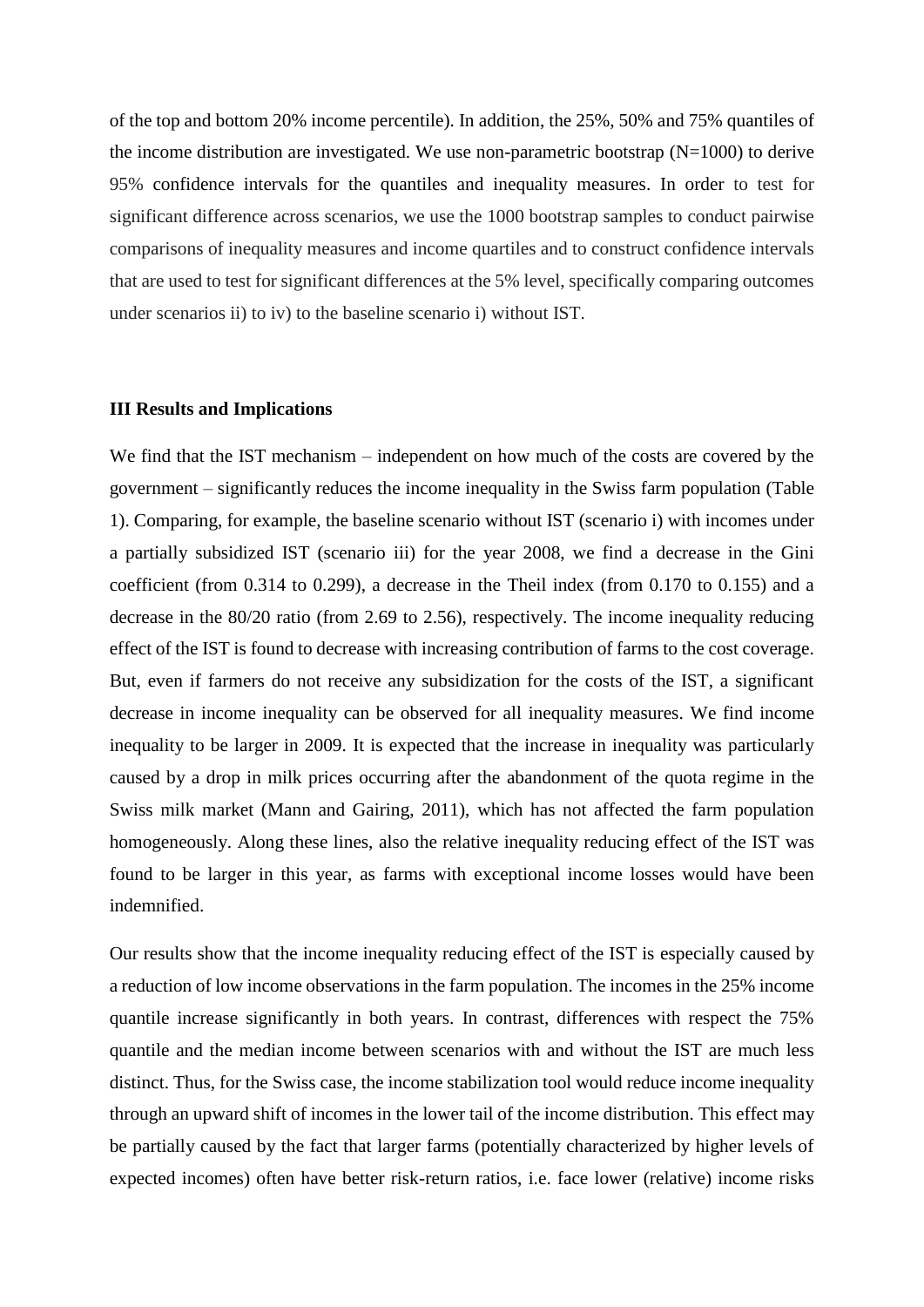(e.g. Barry et al., 2001, El Benni et al., 2012). Thus, these farms – in contrast to smaller farms with low levels of expected income – might be less likely to receive indemnification by the IST. But, also other determinants are expected to have caused the observed shift in lower income quantiles. Overall, we find only small differences in the income inequality measures between the scenarios, describing different premium specification of the IST in terms of cost coverage by farmers. This is – in our example – especially caused by the relative low 'fair premium' of the IST ranging between 1651 and 3265 CHF per farm for the years 2008 and 2009. Compared to the average farm incomes in Switzerland (Table 1) such amounts of indemnity payments are low and lead to only small changes in income inequality. These low levels of expected indemnities (and fair premiums) are due to the fact that income variability in Swiss agriculture is rather low (El Benni et al., 2012) and only a small number of farms would be actually indemnified under the IST. This also reflects the role of the IST 'as an upper bound of the allocation of public resources to be devoted to crisis management' (dell'Aquila and Cimino, 2012), which is not aiming at frequent indemnification but focusses on (rare) catastrophic events. In summary, we find that the Income Stabilisation Tool could reduce income inequality within the farm population, at least in the Swiss case. While not addressed in the current policy debate, this property of the IST constitutes a value added. This result could also imply that governmental costs for the IST may be covered by using financial resources that are currently used for other policy measures aiming to reduce income inequality.

Our analysis has not accounted for behavioural changes due to presence of the IST, e.g. due to moral hazard, which may cause different income outcomes(see e.g. Roberts et al., 2006, OECD, 2011). To explore this issue further, future research may employ modelling approaches allowing depicting farm-level decision making under the IST (see e.g. Mary et al., 2013, Turvey, 2012) for the entire farm population so that effects on income inequality can be quantified.

#### **Acknowledgement**

This work was supported by the Swiss Federal Office for Agriculture and the Swiss National Science Foundation. We would like to thank the Agroscope Reckenholz-Tanikon Research Station for providing the FADN data and two anonymous reviewers as well as the editor for helpful comments and suggestions.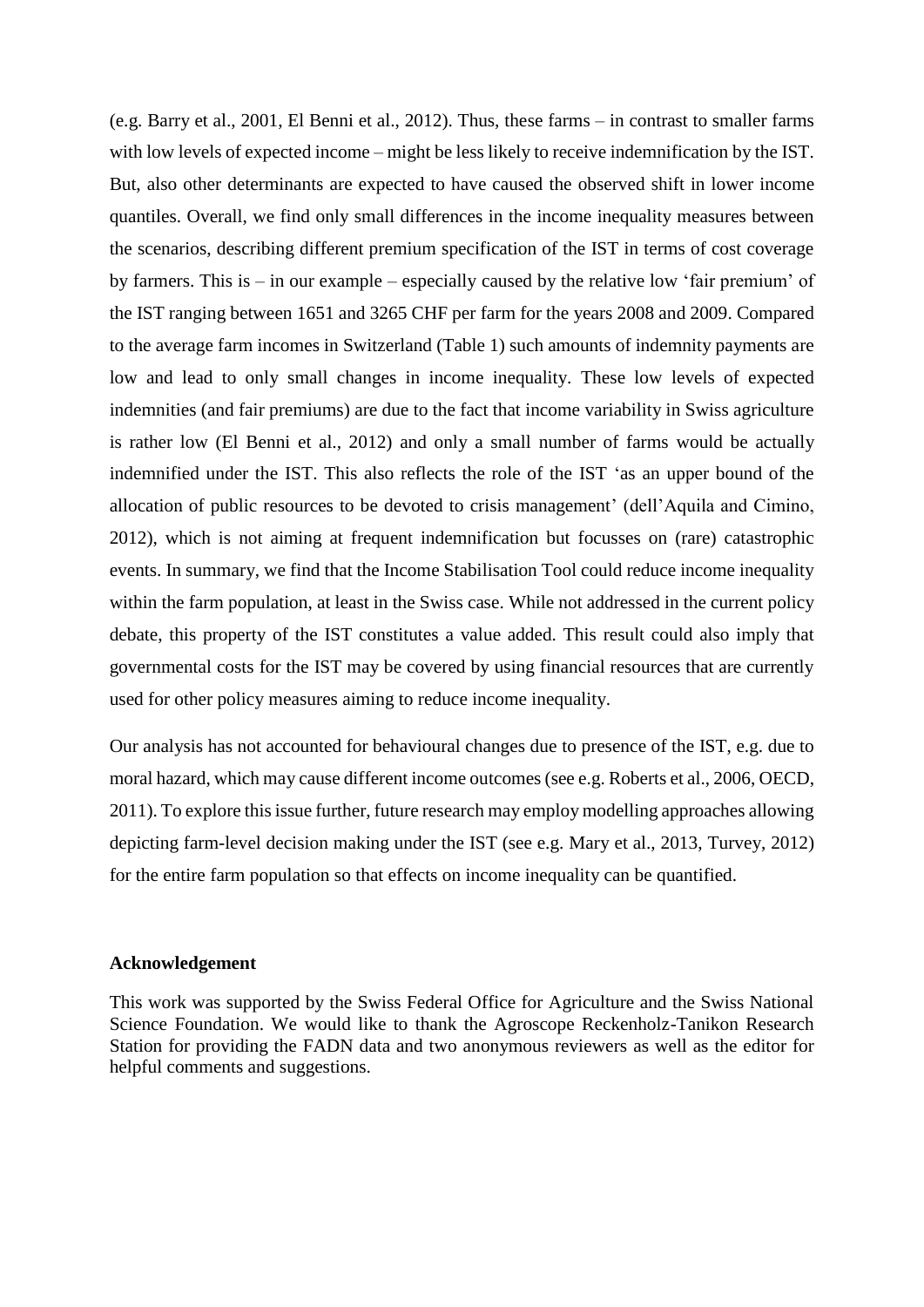#### **References**

- Alderman, H. and Haque, T. 'Insurance Against Covariate Shocks', *Working paper no. 95,World Bank* (2008)
- Barry, P.J., Escalante, C.L. and Bard, S.K. (2001), "Economic risk and the structural characteristics of farm businesses", Agricultural Finance Review, Vol. 61 No. 1, pp. 74-86.
- BFS 'Landwirtschaftliche Gesamtrechnung Schätzung 2009', *Bundesamt für Statistik (BFS), Neuchâtel, Switzerland* (2009).
- dell'Aquila C. and Cimino O. 'Stabilization of farm income in the new risk management policy of the EU: a preliminary assessment for Italy through FADN data', *Paper presented at the 126th EAAE Seminar: "New challenges for EU agricultural sector and rural areas. Which role for public policy?"* (Capri, Italy, 2012).
- EC 'Proposal for a Regulation of the European Parliament and of the Council on support for rural development by the European Agricultural Fund for Rural Development (EAFRD)', *European Commission, Brussels, COM(2011), 627/3* (2011).
- El Benni, N. '*Einkommensrisiko in der Schweizer Landwirtschaft und Risikomanagementinstrumente*', Report to the Swiss Federal Office for Agriculture, Bern, Switzerland (2012). https://ext.d-nsbpp.admin.ch/NSBExterneStudien/384/attachment/de/1489.pdf
- El Benni, N. and Finger, R. 'The effect of agricultural policy reforms on income inequality in Swiss agriculture - An analysis for valley, hill and mountain regions', *Journal of Policy Modeling,* Vol. 35, (2013) pp. 638–651.
- El Benni, N., Finger, R. and Mann, S. 'Effects of agricultural policy reforms and farm characteristics on income risks in Swiss agriculture', *Agricultural Finance Review*, Vol. 72, (2012) pp. 301-324.
- Hausheer Schnider, J. 'Glossar der Zentralen Auswertung von Buchhaltungsdaten', *Research Station Agroscope Reckenholz-Tänikon, Ettenhausen, Switzerland* (2011).
- Keeney, M. 'The distributional impact of direct payments on Irish farm incomes', *Journal of Agricultural Economics*, Vol. 51, (2000) pp. 252–263.
- Kimura, S. and Anton, J. 'Farm income Stabilization and Risk Management: Some Lessons from Agristability Program in Canada', *Paper presented at the International Congress of the European Association of Agricultural Economists,* (Zurich, Switzerland, 2011)*.*
- Liesivaara P., Myyrae, S. and Jaakkola, A. 'Feasibility of the Income Stabilisation Tool in Finland', *Paper presented at the 123rd EAAE Seminar: "Price Volatility and Farm Income Stabilisation-Modelling Outcomes and Assessing Market and Policy Based Responses"* (Dublin, Ireland, 2012).
- Mary, S., Santini, F. and Boulanger, P. 'An Ex-Ante Assessment of CAP Income Stabilisation Payments using a Farm Household Model', *Contributed Paper prepared for presentation at the 87th Annual Conference of the Agricultural Economics Society,* (Warwick, United Kingdom, 2013).
- Matthews, A. 'Perspectives on Addressing Market Instability and Income Risk for Farmers', Discussion Paper No. 324, Institute for International Integration Studies, Trinity College Dublin, Ireland, 2010.
- Meuwissen, M.P., Asseldonk, M.V. and Huirne, R.B. (eds.) *Income stabilisation in European agriculture: Design and economic impact of risk management tools.* Wageningen, The Netherlands: Wageningen Academic Publishers, 2008.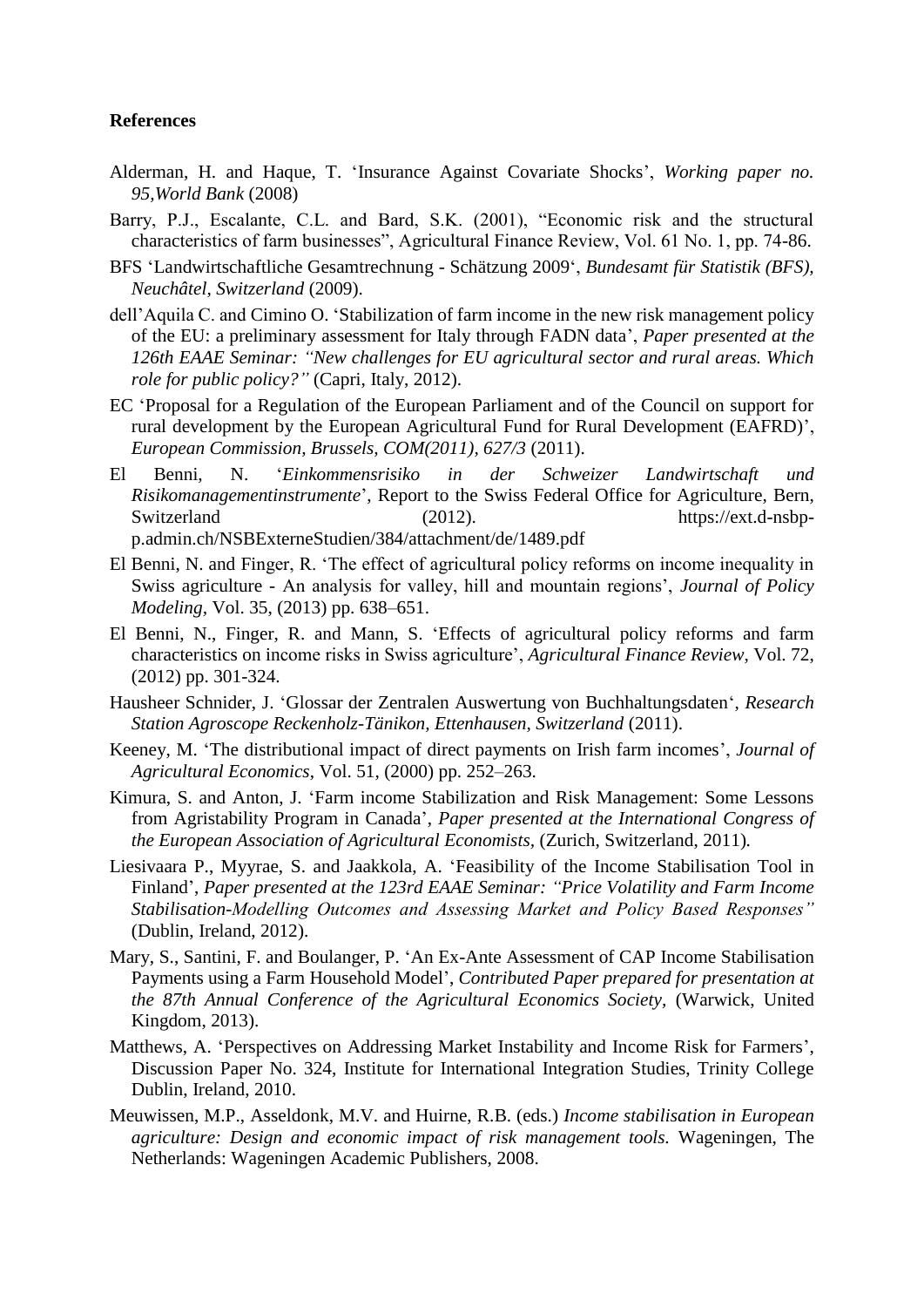- Meuwissen M.P.M., van Asseldonk, M., Pietola, K., Hardaker, B. and Huirne, R. 'Income insurance as a risk management tool after 2013 CAP reforms?', *paper presented at the EAAE 2011 Congress "Change and Uncertainty"* (Zurich, Switzerland, 2011).
- OECD ,*Managing Risk in Agriculture: Policy Assessment and Design*, OECD Publishing (2011), doi: [10.1787/9789264116146-en](http://dx.doi.org/10.1787/9789264116146-en)
- Pigeon, M., Henry de Frahan, B. and Denuit, M. 'Actuarial evaluation of the EU proposed farm income stabilisation tool', *paper presented at the 123rd EAAE Seminar: "Price Volatility and Farm Income Stabilisation-Modelling Outcomes and Assessing Market and Policy Based Responses"* (Dublin, Ireland, 2012).
- Roberts, M.J., Key, N. and O'Donoghue. E. 'Estimating the extent of moral hazard in crop insurance using administrative data.' *Applied Economic Perspectives and Policy* Vol. 28 (2006) pp. 381-390.
- Turvey, C.G. 'Whole farm income insurance', *Journal of Risk and Insurance*, Vol. 79, (2012) pp. 515-540.
- Turvey, C.G. and Kong, R. 'Weather risk and the viability of weather insurance in China's Gansu, Shaanxi, and Henan provinces', *China Agricultural Economic Review*, Vol. 2 (2010) pp. 5-24.